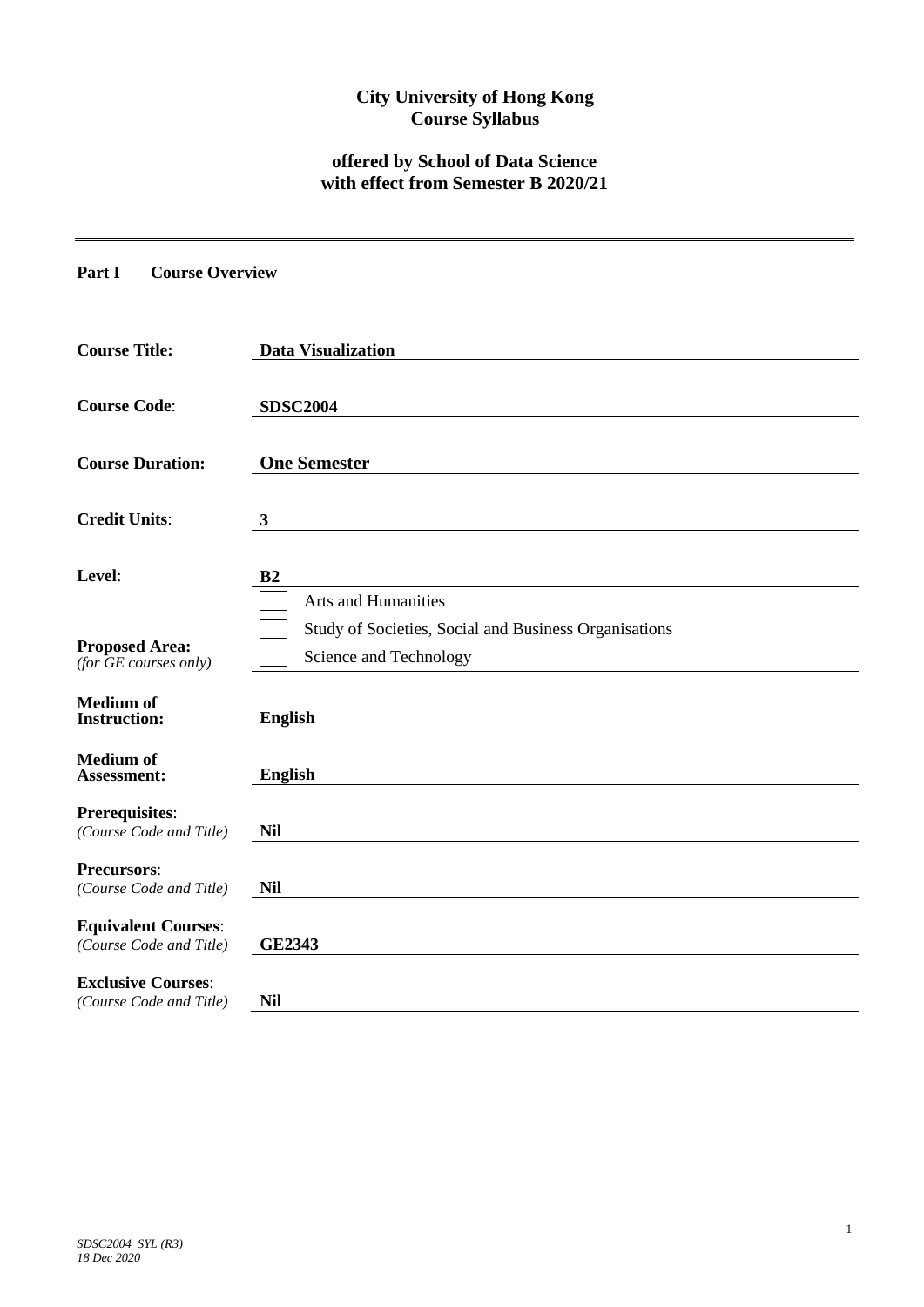## **1. Abstract**

*(A 150-word description about the course)*

Data visualization refers to the techniques used to communicate data or information by encoding it as visual objects (e.g., points, lines or bars) contained in graphics. The capability to interpret data in a visual way has become an essential skill. Effective visualization helps users analyze and reason about data and evidence. It makes complex data more accessible, understandable and usable. This course introduces practical methods and tools to visualize data to communicate complex information clearly and efficiently. Students will learn how to present, visualize, and communicate data in various forms clearly and concisely. The ideas and principles in both aesthetic form and functionality will be emphasized.

The one mainstream data visualization tool will be covered in this class such as: Tableau, Qlikeview, Power BI, d3.js, Gephi, Weka, etc. The visualization in this course is mainly static graphics. The format of animation or video for data visualization is a plus, but only optional.

### **2. Course Intended Learning Outcomes (CILOs)**

*(CILOs state what the student is expected to be able to do at the end of the course according to a given standard of performance.)*

| No. | $CLOS^{\overline{*}}$                                            | Weighting*  | Discovery-enriched |    |    |  |
|-----|------------------------------------------------------------------|-------------|--------------------|----|----|--|
|     |                                                                  | (i f)       | curriculum related |    |    |  |
|     |                                                                  | applicable) | learning outcomes  |    |    |  |
|     |                                                                  |             | (please tick where |    |    |  |
|     |                                                                  |             | appropriate)       |    |    |  |
|     |                                                                  |             | A 1                | A2 | A3 |  |
| 1.  | <b>Understand</b> the fundamental characteristics of effective   | 10%         | V                  |    |    |  |
|     | graphical displays                                               |             |                    |    |    |  |
| 2.  | Familiarize with the type of diagrams and their                  | 20%         | $\sqrt{}$          |    |    |  |
|     | functionality for expressing insights from the data.             |             |                    |    |    |  |
| 3.  | <b>Understand</b> design principles of data visualization        | 20%         | $\sqrt{}$          | N  |    |  |
| 4.  | <b>Develop</b> effective visualization for diverse types of      | 30%         | $\sqrt{}$          | N  |    |  |
|     | datasets by using the software                                   |             |                    |    |    |  |
| 5.  | Apply data visualization tools to real big datasets for clear    |             |                    |    |    |  |
|     | communication and efficient stimulation of users'                | 20%         | $\sqrt{ }$         | V  |    |  |
|     | engagement                                                       |             |                    |    |    |  |
|     | * If weighting is assigned to CILOs, they should add up to 100%. | 100%        |                    |    |    |  |

*\* If weighting is assigned to CILOs, they should add up to 100%.* 100%

*# Please specify the alignment of CILOs to the Gateway Education Programme Intended Learning outcomes (PILOs) in Section A of Annex.* 

*A1: Attitude* 

*Develop an attitude of discovery/innovation/creativity, as demonstrated by students possessing a strong sense of curiosity, asking questions actively, challenging assumptions or engaging in inquiry together with teachers.*

*A2: Ability*

*Develop the ability/skill needed to discover/innovate/create, as demonstrated by students possessing critical thinking skills to assess ideas, acquiring research skills, synthesizing knowledge across disciplines or applying academic knowledge to self-life problems.*

A3: *Accomplishments*

*Demonstrate accomplishment of discovery/innovation/creativity through producing /constructing creative works/new artefacts, effective solutions to real-life problems or new processes.*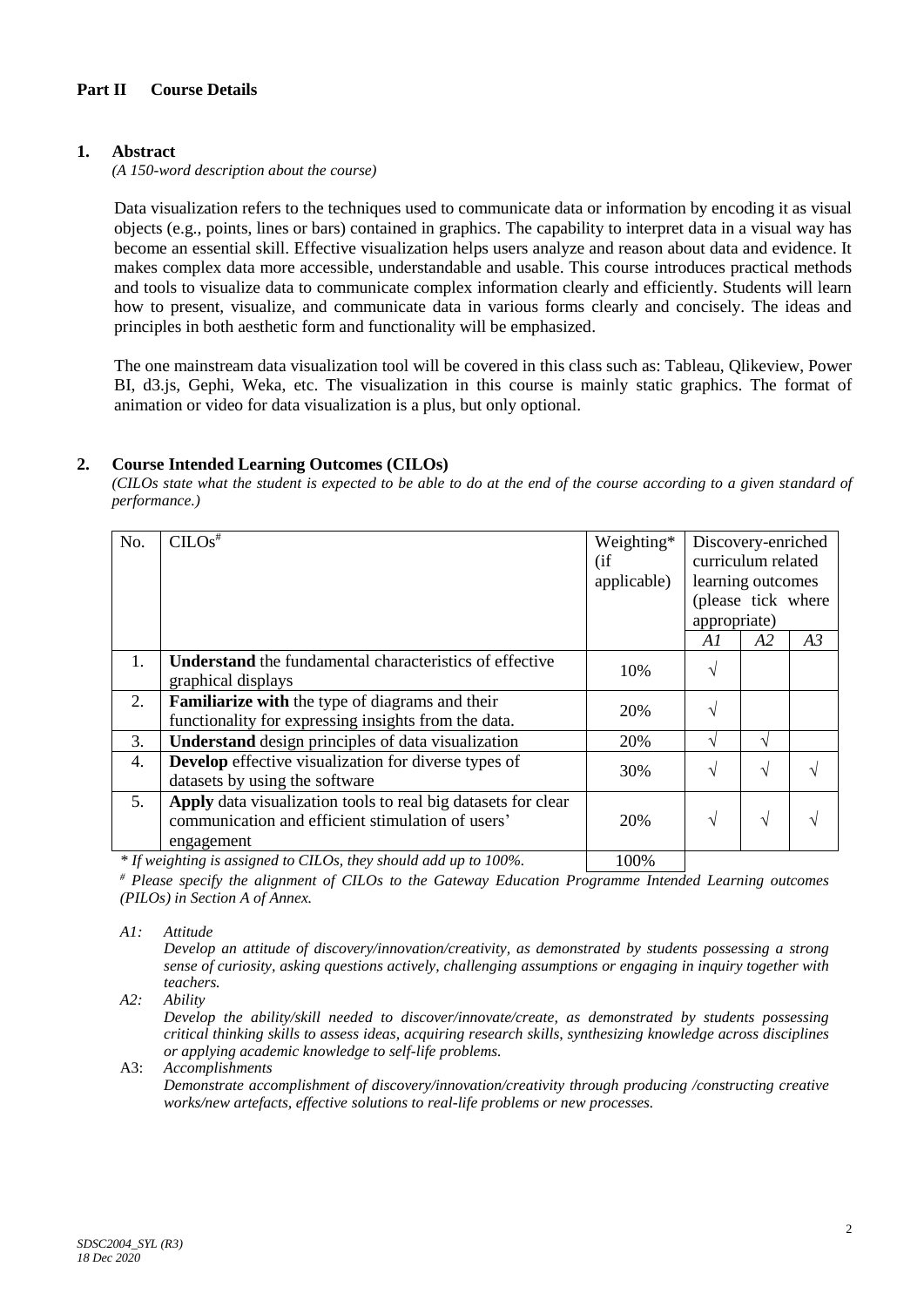## **3. Teaching and Learning Activities (TLAs)**

*(TLAs designed to facilitate students' achievement of the CILOs.)*

| <b>TLA</b>            | <b>Brief Description</b>                                                                                                                                                                                                                                                                                            | CILO No. |   |   |               | Hours/week<br>(if applicable) |                                                        |
|-----------------------|---------------------------------------------------------------------------------------------------------------------------------------------------------------------------------------------------------------------------------------------------------------------------------------------------------------------|----------|---|---|---------------|-------------------------------|--------------------------------------------------------|
|                       |                                                                                                                                                                                                                                                                                                                     |          | 2 | 3 | 4             | 5                             |                                                        |
| Lecture               | <b>Formal lectures</b>                                                                                                                                                                                                                                                                                              | ٦        |   |   | $\mathcal{N}$ |                               | 26 hours/Semester<br>including group<br>projects.      |
| Two group<br>projects | Student groups will be asked to<br>complete two group projects: one project<br>is in form of web visualization (online<br>use), and another is in the format of<br>poster form (print use). In both, the<br>"storytelling" text (or report) for the<br>visualization is a mandate to deliver a<br>complete project. |          |   |   |               | V                             | 6 hours/Semester<br>(included in the<br>lecture hours) |
| Tutorial              | Teach the use of software tools in<br>computers                                                                                                                                                                                                                                                                     |          |   |   | $\mathcal{L}$ | V                             | 13 hours/Semester                                      |

## **4. Assessment Tasks/Activities (ATs)**

*(ATs are designed to assess how well the students achieve the CILOs.)*

| <b>Assessment Tasks/Activities</b>     | CILO No. |  |  |    |  | Weighting* | Remarks |
|----------------------------------------|----------|--|--|----|--|------------|---------|
|                                        |          |  |  |    |  |            |         |
| Continuous Assessment: 70%             |          |  |  |    |  |            |         |
| Assignments                            |          |  |  | 1. |  | 30%        |         |
| Group project                          |          |  |  |    |  | 40%        |         |
| Examination: 30% (duration: 2 hours)   |          |  |  |    |  |            |         |
| Examination                            |          |  |  |    |  | 30%        |         |
| *The weightings should add up to 100%. |          |  |  |    |  | 100%       |         |

For a student to pass the course, at least 30% of the maximum mark for the examination should be obtained.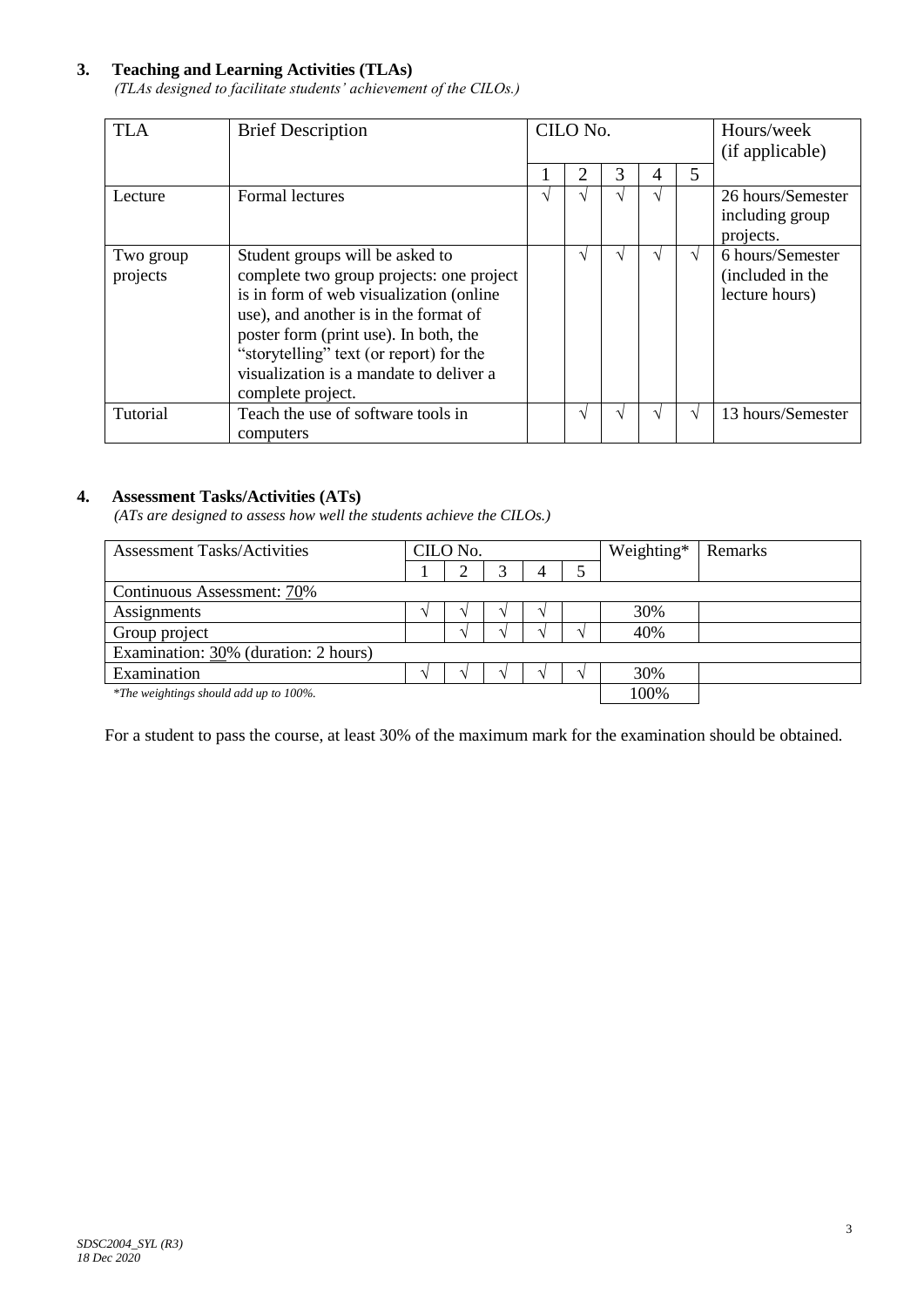## **5. Assessment Rubrics**

*(Grading of student achievements is based on student performance in assessment tasks/activities with the following rubrics.)*

| <b>Assessment Task</b> | Criterion                                                 | Excellent     | Good          | Fair          | Marginal     | Failure  |
|------------------------|-----------------------------------------------------------|---------------|---------------|---------------|--------------|----------|
|                        |                                                           | $(A+, A, A-)$ | $(B+, B, B-)$ | $(C+, C, C-)$ | (D)          | (F)      |
| 1. Assignments         | Based on submitted written work to evaluate               | High          | Significant   | Moderate      | <b>Basic</b> | Not even |
|                        | understanding of subject matter, evidence of knowledge    |               |               |               |              | reaching |
|                        | base, capacity to analyse and synthesize, and evidence of |               |               |               |              | marginal |
|                        | original and critical thinking.                           |               |               |               |              | levels   |
| 2. Group projects      | Based on presentation and submitted written work to       | High          | Significant   | Moderate      | <b>Basic</b> | Not even |
|                        | evaluate understanding of subject matter, evidence of     |               |               |               |              | reaching |
|                        | knowledge base, capacity to analyse and synthesize, and   |               |               |               |              | marginal |
|                        | evidence of original and critical thinking.               |               |               |               |              | levels   |
| 3. Examination         | Based on submitted written work to evaluate               | High          | Significant   | Moderate      | <b>Basic</b> | Not even |
|                        | understanding of subject matter, evidence of knowledge    |               |               |               |              | reaching |
|                        | base, capacity to analyse and synthesize, and evidence of |               |               |               |              | marginal |
|                        | original and critical thinking.                           |               |               |               |              | levels   |